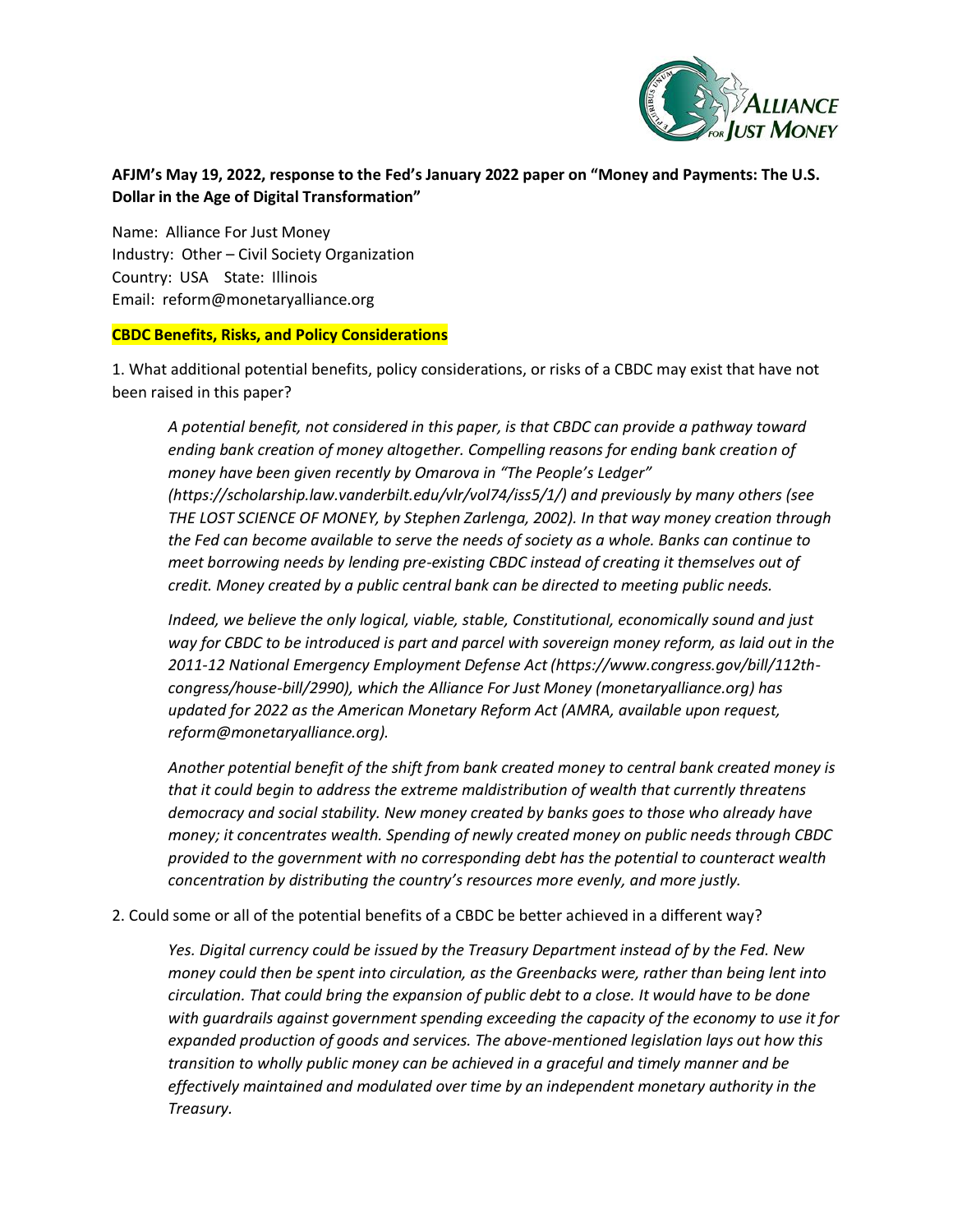3. Could a CBDC affect financial inclusion? Would the net effect be positive or negative for inclusion?

*It could have a positive effect, but it depends upon how it is done. Automatic opening of Fed Accounts for everyone, plus access through the post office could certainly improve financial inclusion.* 

4. How might a U.S. CBDC affect the Federal Reserve's ability to effectively implement monetary policy in the pursuit of its maximum-employment and price-stability goals?

*Monetary policy, via the setting of interest rates and open market QE, has never been very effective in achieving these ends.* 

*A. A CBDC which can be channeled into government spending in the public interest could certainly do a better job of keeping people employed. There is certainly much to be done that can be done by human power.* 

*B. Having the central bank (or monetary authority in the Treasury) actually control the money supply would do much to control booms and busts that are known to be accentuated by bank creation of money. Price stability is shaken by booms and busts, although it is also affected by other things. Central bank control of the money supply could potentially eliminate or at least attenuate the boom/bust oscillations, but it would depend on the ability of the government bureaucracy, including elected representatives and monetary professionals all working as public servants, to be able to respond with adequate speed.* 

5. How could a CBDC affect financial stability? Would the net effect be positive or negative for stability?

*As pointed out in #4 above, central bank or public control of the money supply could switch the money supply system from being an unstable, positive feedback system to being a stable negative feedback system. In the current system of bankmoney creation, the money supply grows when growth is not needed and shrinks when it is needed – the boom/bust amplifier. Central bank control, done in partnership with the Treasury Department could reverse that and stabilize the system.* 

6. Could a CBDC adversely affect the financial sector? How might a CBDC affect the financial sector differently from stablecoins or other nonbank money?

*The financial sector will have to change in response to the introduction of CBDC. If money creation shifts from commercial banks to the central bank, banks will have to shift their business plan. They will have to shift to credit intermediation from credit generation, in the terms of Hockett and Omarova's "The Finance Franchise" (https://scholarship.law.cornell.edu/clr/vol102/iss5/1/).* 

*Stablecoins are an entirely unsatisfactory basis for a money supply. Despite promises of staying linked to the dollar through risk-free investment in treasuries, they will go beyond it, just as Money Market Mutual Funds can and did. Stablecoins will have to be bailed out in the next crash just as MMMFs were in 2008.* 

7. What tools could be considered to mitigate any adverse impact of CBDC on the financial sector? Would some of these tools diminish the potential benefits of a CBDC?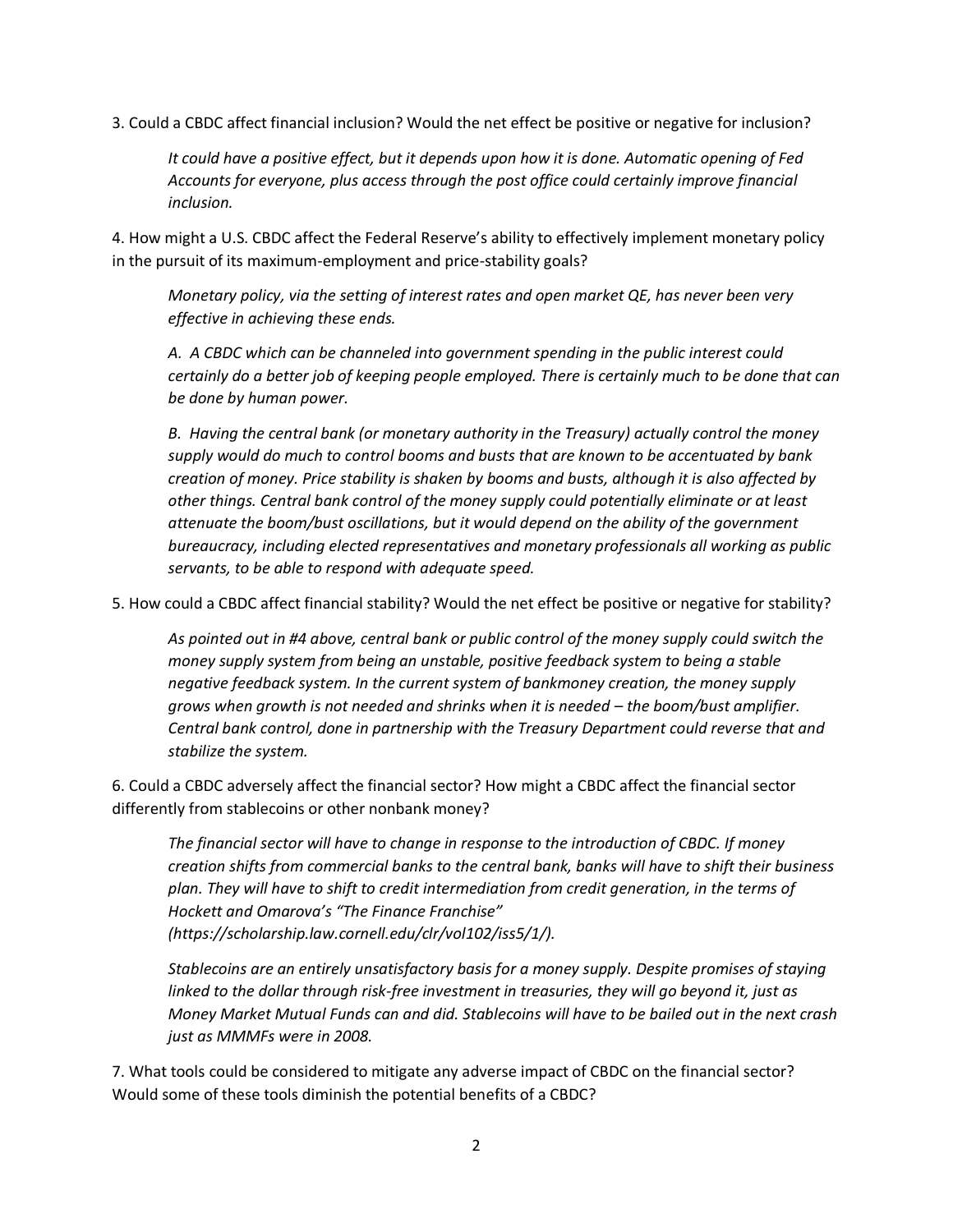*During the transition from money creation by commercial banks to money creation by the central bank, banks may have to borrow from the Fed in order to sustain their liquidity. In the*  long run, investment money flowing into banks for lending on a credit intermediation basis will *sustain liquidity.* 

8. If cash usage declines, is it important to preserve the general public's access to a form of central bank money that can be used widely for payments?

*Yes. It is also clear that digital access is not available to nor preferred by all, and we also must be ready for internet and/or electric grid disruptions. Thus, cash must remain a sanctioned and accessible medium of exchange. It should be forbidden for a business or unit of government not to accept legal tender of any form.* 

9. How might domestic and cross-border digital payments evolve in the absence of a U.S. CBDC?

*In the absence of a CBDC banks will continue operating their payment services, but other private digital currencies and so-called "stablecoins" will compete and are likely to destabilize the system.* 

10. How should decisions by other large economy nations to issue CBDCs influence the decision whether the United States should do so?

*The decision of whether, how, and when to implement CBDCs should be based on a studied conclusion that it will help the United States people, not on whether other countries are doing it. But if we don't move to have better control over our monetary system and economic resources, we will fall behind. Credit guidance, that is, directions from the central bank over how and from Congress over where newly created money goes—can play a major role. It was essential for the rapid recovery of Japan following WWII, as documented by Richard Werner in his 2003 book, PRINCES OF THE YEN, and for the rapid industrialization of China in the recent past decades.* 

11. Are there additional ways to manage potential risks associated with CBDC that were not raised in this paper?

*A. RISK OF CHANGE TO FINANCIAL-SECTOR MARKET STRUCTURE. A non-interest-bearing CBDC is the way to go. A CBDC must function to protect the payment system, not serve as an investment vehicle. Investments should reside in the private sector. CBDC must provide safety, not a profit source.* 

*B. SAFETY AND STABILITY OF THE FINANCIAL SYSTEM. It is not clear that limits will need to be placed on CBDC holdings, especially if the CBDC is non-interest bearing. Should a need for limits become apparent, it can be achieved via demurrage on the portion of a balance that exceeds the limit for longer than allowed, a charge that can be easily avoided by the account holder moving the excess CBDC to a time deposit, savings-and-loan account, or investment fund.* 

*C. EFFICACY OF MONETARY POLICY IMPLEMENTATION. The real purpose of monetary policy is to determine how much money is and should be in the system and how needed new money is introduced into circulation (i.e., spent, lent, given, or invested) or (much rarer) how to withdraw some existing money from circulation (i.e., taxed or borrowed out of the economy). Congress then decides who gets the new money for what public purposes. Currently the Fed does not*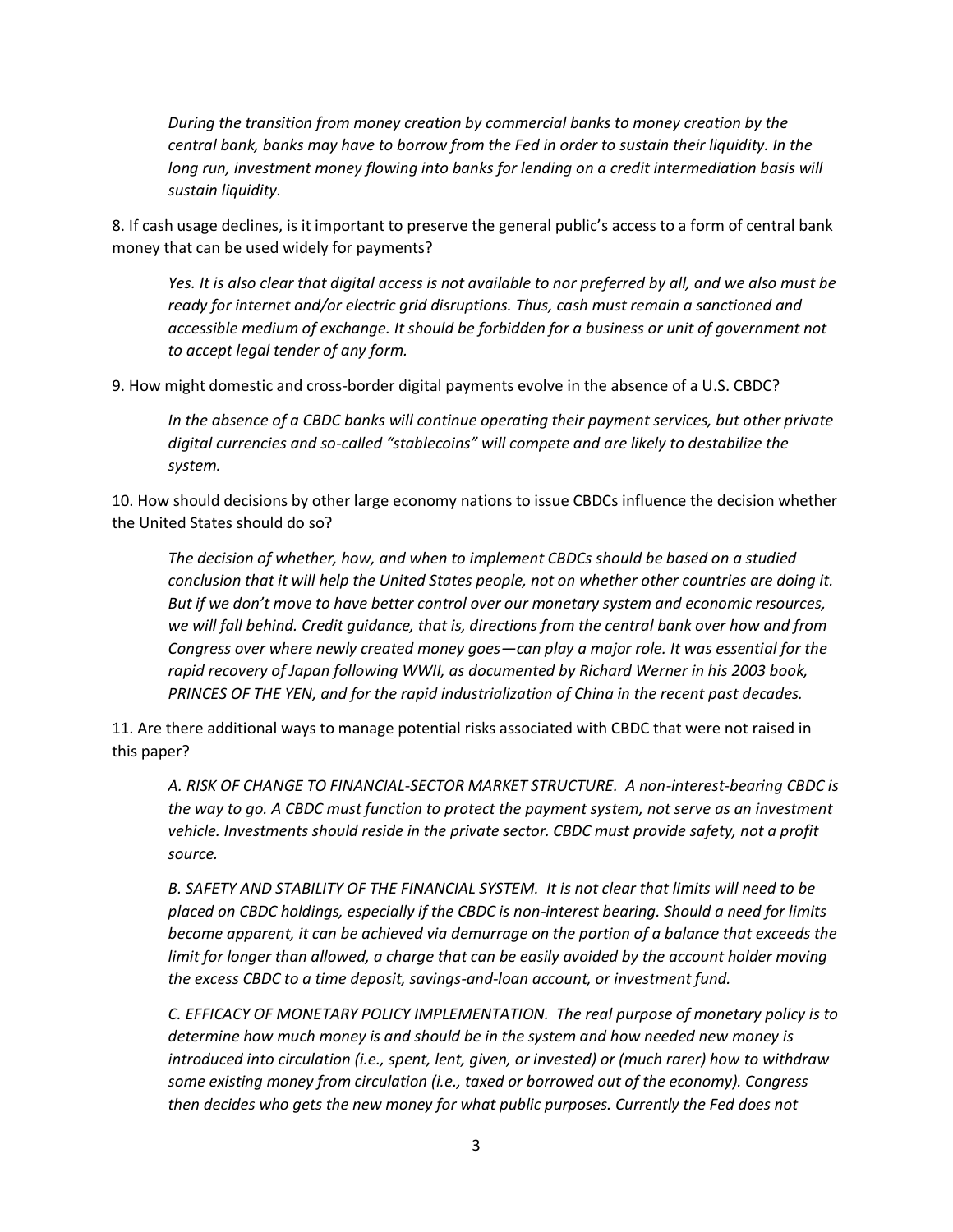*control the money supply. It influences it by the setting of interest rates and open market operations, but these are weak tools. They are clumsy, imprecise, and only indirect.* 

*With CBDC, money creation by banks could be halted and the Fed could actually control the money supply in the public interest. In addition, all the seigniorage from the creation and first use of newly issued CBDC, coins, and even paper bills can go to the public sector, unlike in our 109-year-old FRBS in which banks gain the seigniorage from all the paper notes and bankmoney, which together comprise over 96% of our money supply. This would be a net gain for the public.* 

12. How could a CBDC provide privacy to consumers without providing complete anonymity and facilitating illicit financial activity?

*Government needs to know financial information from individuals in order to receive or refund*  taxes and to determine if they are paying their taxes appropriately. Anonymity would only *facilitate illicit activity. Powerful private companies already monitor how we spend our money. We see a strong need for privacy and respect for privacy, but no need for anonymity. What is needed is more transparency, not less. There are already certain "firewalls" within the government to protect financial information, particularly between the IRS and other branches. Such could be created to protect CBDC accounts to strike the proper balance among privacy, confidentiality, accountability, and transparency.* 

*Within commerce, the vast majority of money transactions are transparent; we write checks, use credit cards, bank transfers, etc. That private information is protected and regulated and subject to normal legal accountability and due process. A relatively small amount of money is in the form of cash which does provide near anonymity, though each bill has identifiable serial numbers and dates. The same level of legal protections and privacy should and can be provided to CBDC as is provided for our current form of digital money (bankmoney). The same level of accountability by users of the public utility, legal tender, should also be expected.* 

*Despite our belief in the possibility of good government, much of the public is skeptical. The Fed being bank-focused and the limitless role of money in politics today are reasons for distrust. This skepticism and wide-spread ignorance about money and our monetary system are the best protections our current system has, a state of affairs we find tragic. Recent actions by federal governments to shut off the bank accounts of people and foreign governments when they don't*  like what those parties are doing, without the formal processes required by law, makes achieving *CBDC and Just Money much harder.* 

13. How could a CBDC be designed to foster operational and cyber resiliency? What operational or cyber risks might be unavoidable?

*This is an important concern. But it is not unique to CBDC. It is a growing challenge that CBDCs and any sovereign Just Money system share with all types and levels of industry, financial and otherwise. Regarding operational and cyber resiliency for CBDC, central banks and their associations such as the Bank for International Settlements (BIS) have been developing payment, clearing, and settlement systems over centuries already, for the digital age since 1980 (https://www.bis.org/cpmi/history.htm?m=3066). Technologies like blockchain, cryptography,*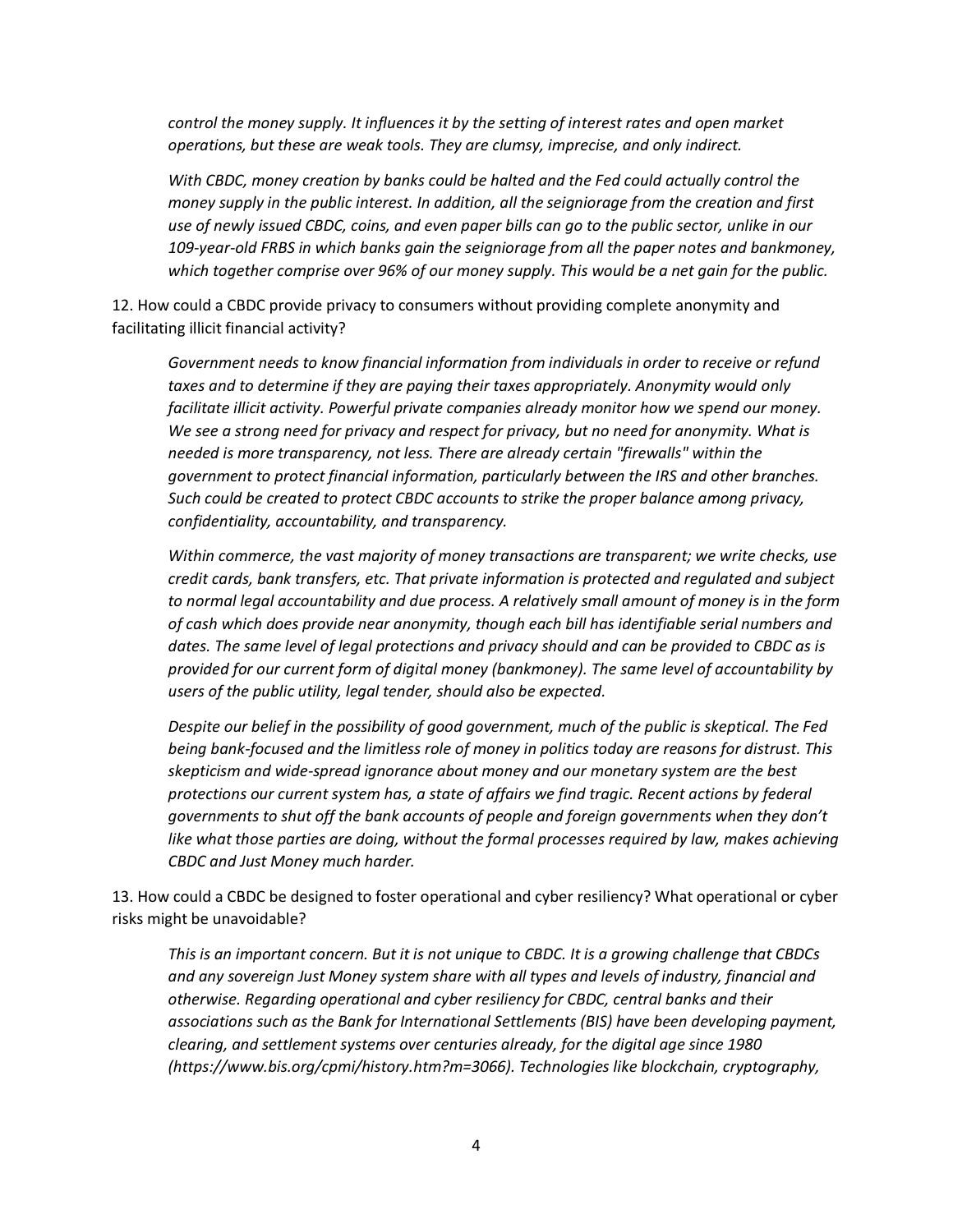*and distributed ledgers can also play a role in CBDC if they prove to be compatible with the demands of ecological sustainability.* 

*Regarding cybersecurity, correcting our money system will not alleviate all financial fraud. But it will eliminate the moral hazard widely understood to be built into modern banking (see McMillan's 2014 THE END OF BANKING, pp. 16, 40-46, 84, 98, 117, 179-80). That will foster operational, cyber, and human resiliency not only for our money system but also in the wider economy, especially in big tech, and in the culture at large.* 

14. Should a CBDC be legal tender?

*Absolutely. Without it being legal tender, you would just be playing games at the expense of people and planet.* 

## **CBDC Design**

15. Should a CBDC pay interest? If so, why and how? If not, why not?

*No. As stated above, a CBDC must function to protect the payment system and to protect the money used in the payment system by providing a safe digital account. Money is not a liability but our liquid asset. CBDC is not to function as an investment vehicle. Investments and profitmaking should reside in the private sector. CBDC must provide safety, not a profit source.* 

16. Should the amount of CBDC held by a single end user be subject to quantity limits?

*This is not likely to be needed as long as CBDC accounts remain non-interest-bearing. The rules should apply equally to all forms of money. See also our response to #11.* 

17. What types of firms should serve as intermediaries for CBDC? What should be the role and regulatory structure for these intermediaries?

*For CBDC to be inclusive, many intermediaries have to be involved. For transaction accounts, as long as the contracts with the intermediaries are well written, it could be a variety of firms, public or private, including post offices and public banks. They will have to be compensated appropriately for the work they perform as intermediaries. In the case of usage of private firms, the cost could be borne by the individual holders of the Fed Account as the market bears. In the case of usage of the post office or other public providers, the cost, if borne by users, must be kept low.* 

*Savings-and-loan and investment services for central bank money (CBM), including CBDC, should be entirely in the private sector. Trying to placate private industry is not the job of government. Banks or peer-to-peer lenders should do what they do best, authenticate and facilitate loans to credit-worthy borrowers, lending their own money or savers' time deposits; they should no longer be able to create money out of credit. Investment firms will invest their and their shareholders' or investors' funds at their own risk. If Congress wants to appropriate funds for certain types of public purpose lending, this may be funneled through the Treasury's underwriting facilities.*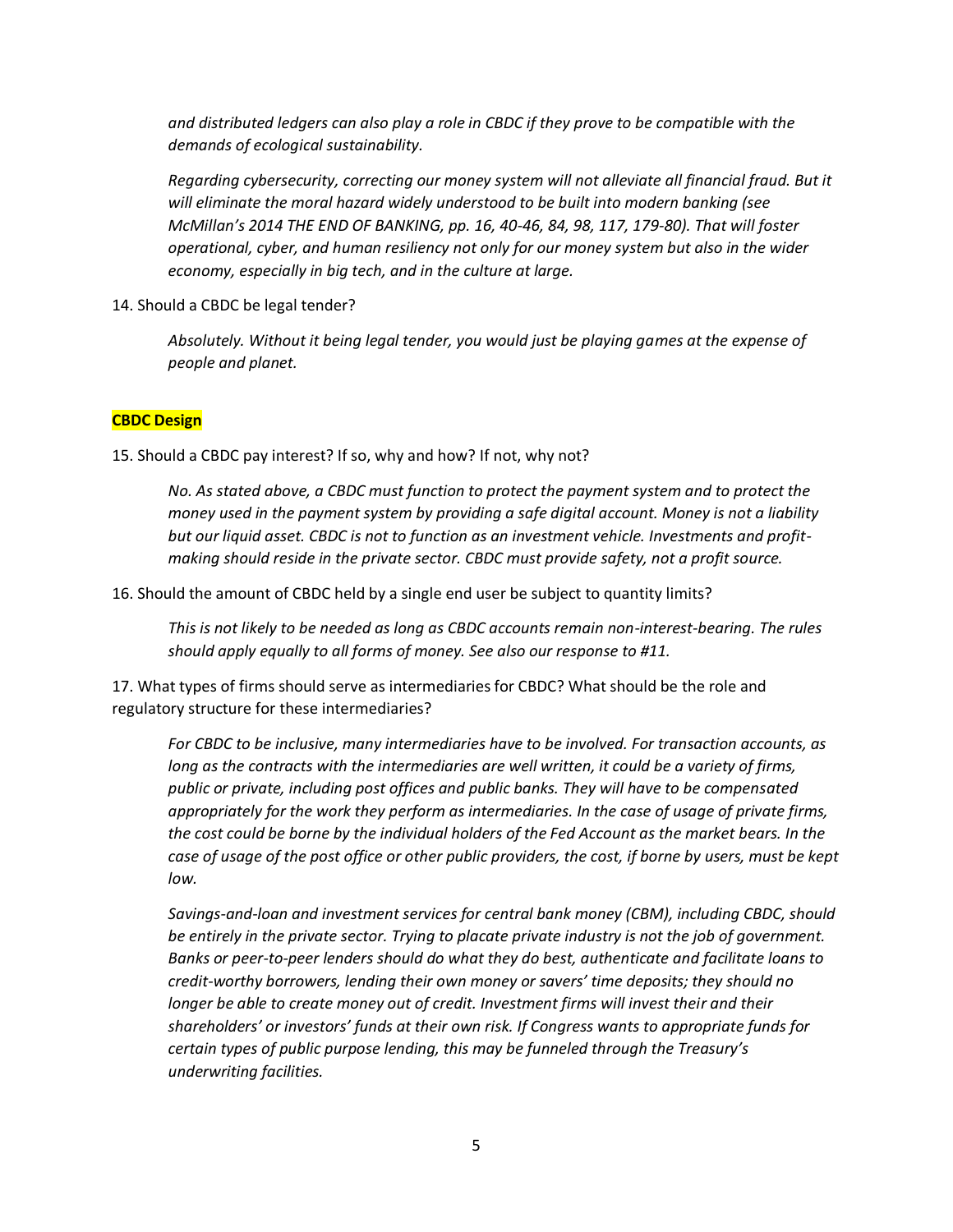*The payments system of banks, savings-and-loan, credit card providers, etc. has to be appropriately regulated, and so should any fintech competitors among those systems. But, as McMillan (2014) points out, once money and credit are distinct, with the public creation and modulation of money and the private organization of credit, "credit no longer requires a special treatment....Government should implement a competitive regulatory framework around credit that treats the financial industry just like any other industry. In essence, such a framework includes an effective and efficient legal system to enforce private contracts, the prosecution of market participants that engage in fraudulent practices, and antitrust laws to ensure that markets are not cartelized or monopolized by powerful actors" (pp. 165-6).* 

18. Should a CBDC have "offline" capabilities? If so, how might that be achieved?

*Probably not. This is a digital currency; that means online and/or in electronic accounts. Offline transactions can still occur using US bills and coins issued by the central bank or Treasury Department. Small denomination and refillable CBDC smart cards like gift cards or sim cards could be purchased and used at retail stores that have or develop their own internal point-of-sale swiping systems.* 

19. Should a CBDC be designed to maximize ease of use and acceptance at the point of sale? If so, how?

*Yes. Payment by check or electronic transfer should be made possible to convert one's bank money to CBDC. Use of debit cards should continue with CBDC. The so-called fintech industry is developing and providing these services already. Again, we advocate all US money in circulation,*  whether paper, coin, digital or account-based, be public money and legal tender, what we call *sovereign or Just Money.* 

20. How could a CBDC be designed to achieve transferability across multiple payment platforms? Would new technology or technical standards be needed?

*Different payment platforms will simply need their own CBDC accounts. As described by Hockett and Omarova in their 2017 "The Finance Franchise," this occurs now with "peer-to-peer" payment systems in that these platforms all have their own bank accounts.* 

21. How might future technological innovations affect design and policy choices related to CBDC?

*Technology does drive change, but it should not obscure the fundamentals of policy making in a democracy. The fundamentals are that we need a monetary system, free of special privilege, that serves all. We need a reliable, secure, and easily accessible payment system, but we do not need to optimize wealth accumulation by pandering to the needs of financial traders for ultrafast transactions.* 

22. Are there additional design principles that should be considered? Are there tradeoffs around any of the identified design principles, especially in trying to achieve the potential benefits of a CBDC?

*Design principles to achieve the potential benefits of a CBDC are the following:* 

*A. In shifting to CBDC, money creation itself must shift entirely from commercial banks to the Fed or central bank, as detailed in Omarova's 2021 "The Peoples' Ledger," and Huber's 2017 "The case for a central-bank currency register" (https://sovereignmoney.site/how-to-account-*